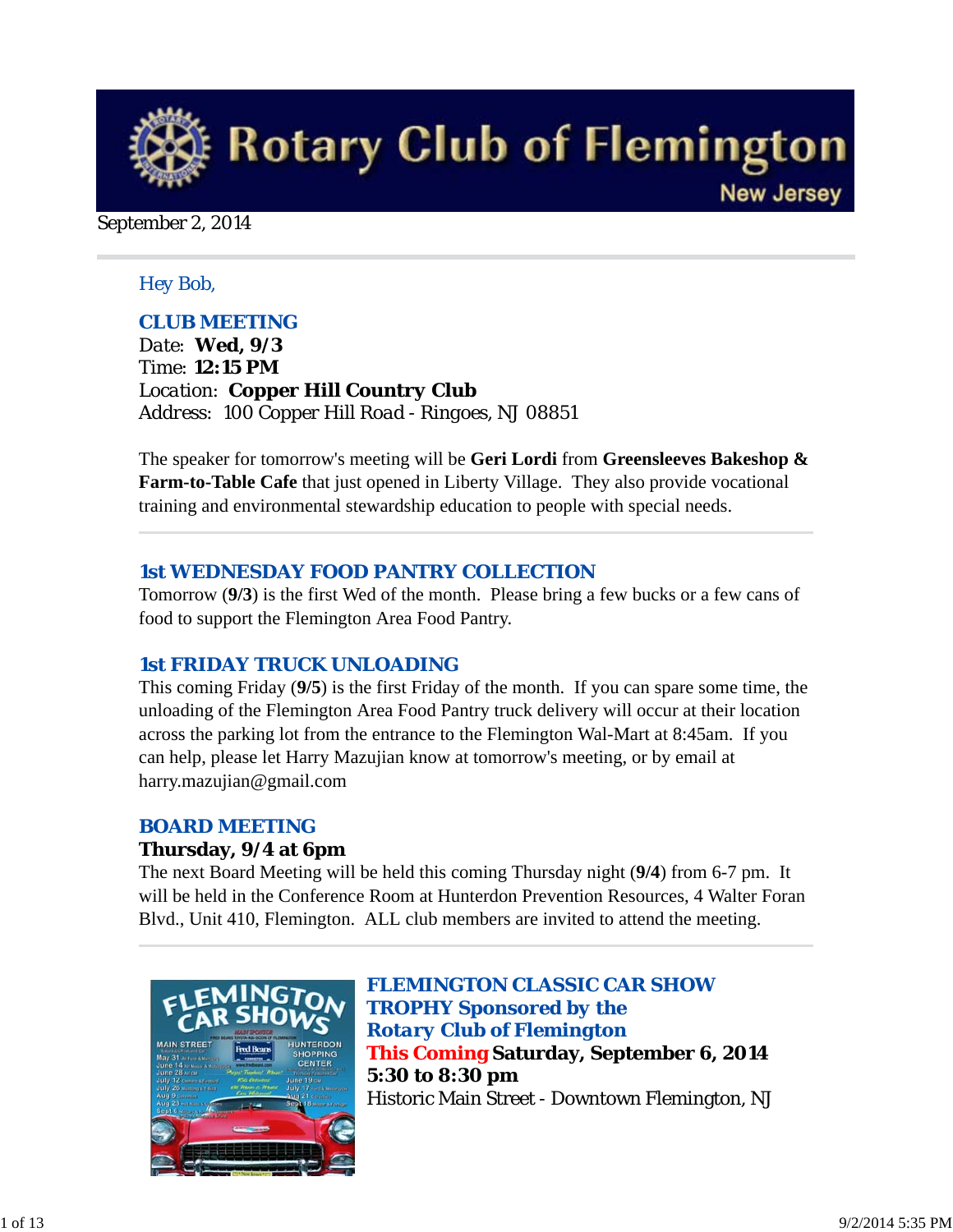

The Rotary Club of Flemington will be sponsoring the Trophy for the Flemington Classic Car Show on Saturday, September 6th. **Military & First Responders** are the featured vehicle of this show.

As a benefit of being a trophy sponsor, Flemington Rotary is able to have a table at the event to help promote and

display the good work we do. If you are able to attend and help out at the table, please **CLICK HERE** to generate an email to Lynn Hyman and let her know you are able to lend a hand!

## *NO Rotary Meeting on Wed, 9/17*

Since we have a special evening District 7510 County Meeting on Tuesday, September 23rd followed by the official visit of District Governor Mel Kevoe on Wednesday, September 24th, the **Wed, 9/17 Rotary Meeting has been canceled**.



## *DISTRICT 7510 INTER-COUNTY MEETING*

**Tuesday, September 23 6:00 pm** to **9:15pm Copper Hill Country Club** 100 Copper Hill Road - Ringoes, NJ 08851 Cost: \$30 per Person Guest Speaker: Doug Brown, CAIA, CBC, CDIA, CVIA **Club RSVP by Thursday, 9/18**

The Rotary Club of Flemington will be hosting the first Inter-County club meeting for all Hunterdon Rotary Clubs on Tuesday, 9/23 at Copper Hill Country Club.

The guest speaker will be **Doug Brown, CAIA, CBC, CDIA, CVIA**, who is the President/CEO of Paradigm Associates, LLC.

Did you ever wonder why some individuals and groups can seem to get so much done while others never seem to get out of their own way?

Did you ever find yourself in a situation where timing was critical and you didn't have all the people resources you needed to complete the project?

If these issues, as well as others surrounding teamwork and collaboration are relevant to your life and your success, you will want to hear this interesting guest speaker on September 23rd.

The cost to attend is **\$30.00 per person**.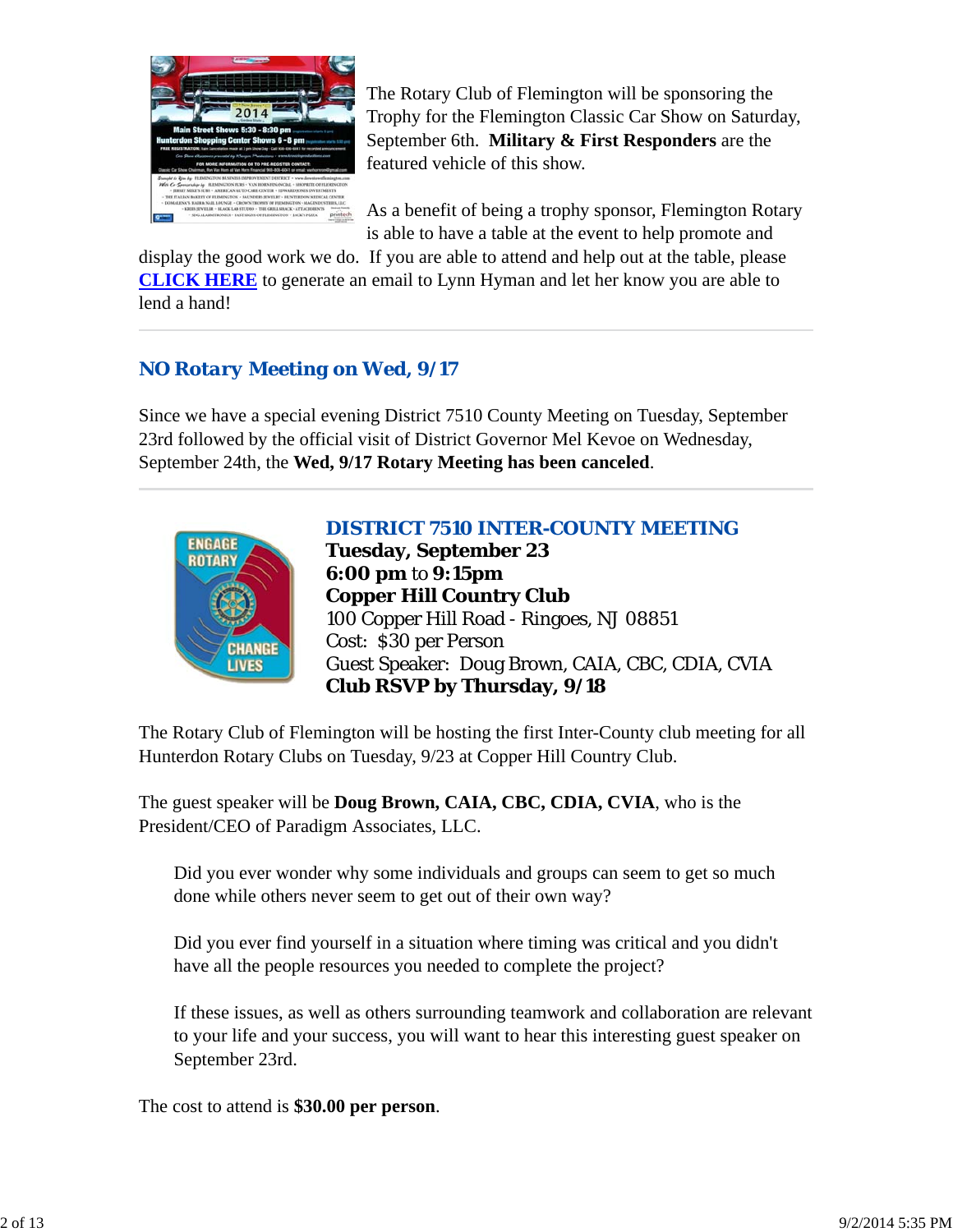**Group Head Count by Thursday, 9/18**: Each Rotary Club is requested to track their own clubs attendance and submit a head count to Lynn Hyman no later than Thursday, September 18th. Each club shall include a list of all member names that will be attending. **Click Here** to generate an email to RSVP to Lynn.

Members of Flemington Rotary that are interested in attending shall also RSVP to President Lynn.

**Group Club Check**: The Rotary Club of Flemington would like each club to bring one check made payable to the "**Rotary Club of Flemington**" for their clubs total attendance. We ask each club to obtain individual payments from their own members.

## *DISTRICT GOVERNOR OFFICIAL VISIT* **Wed, 9/24 at 12:15pm DG Mel Kevoe Copper Hill Country Club**

District Governor **Mel Kevoe** will be making his official visit to the Flemington Rotary regular lunch meeting on Wed, 9/24. We ask all members to do their best to attend the meeting and show support for our District Governor.



*40th Annual PANCAKE DAY & KIDS EXPO* **Saturday, November 1** from **8am** to **12noon** H.C.R.H.S. Commons 29 Junction Road - Flemington, NJ 08822

If you enjoy a great family event and lot's of delicious pancakes, then plan to attend Flemington Rotary's 40th Annual Pancake Day & Kids Expo on Saturday, November 1 from 8am to 1pm. Please note the new times! Doors open at **8am** and close at **12noon**. More info to follow shortly.

## *18th Annual EAT, DRINK & SHARE*

**Monday, November 3, 2014** The Pines Manor, 6pm to 9pm 2085 State Route 27, Edison, NJ 08817

Our club annually takes a table of (10) with additional tickets available for purchase. If anyone is interested in attending, please contact President Lynn Hyman at **lhyman@hvcbonline.com**. The first ten complimentary tickets will go to the first people that request them. Once the complimentary tickets are gone, additional tickets will be available for purchase in advance or at the door.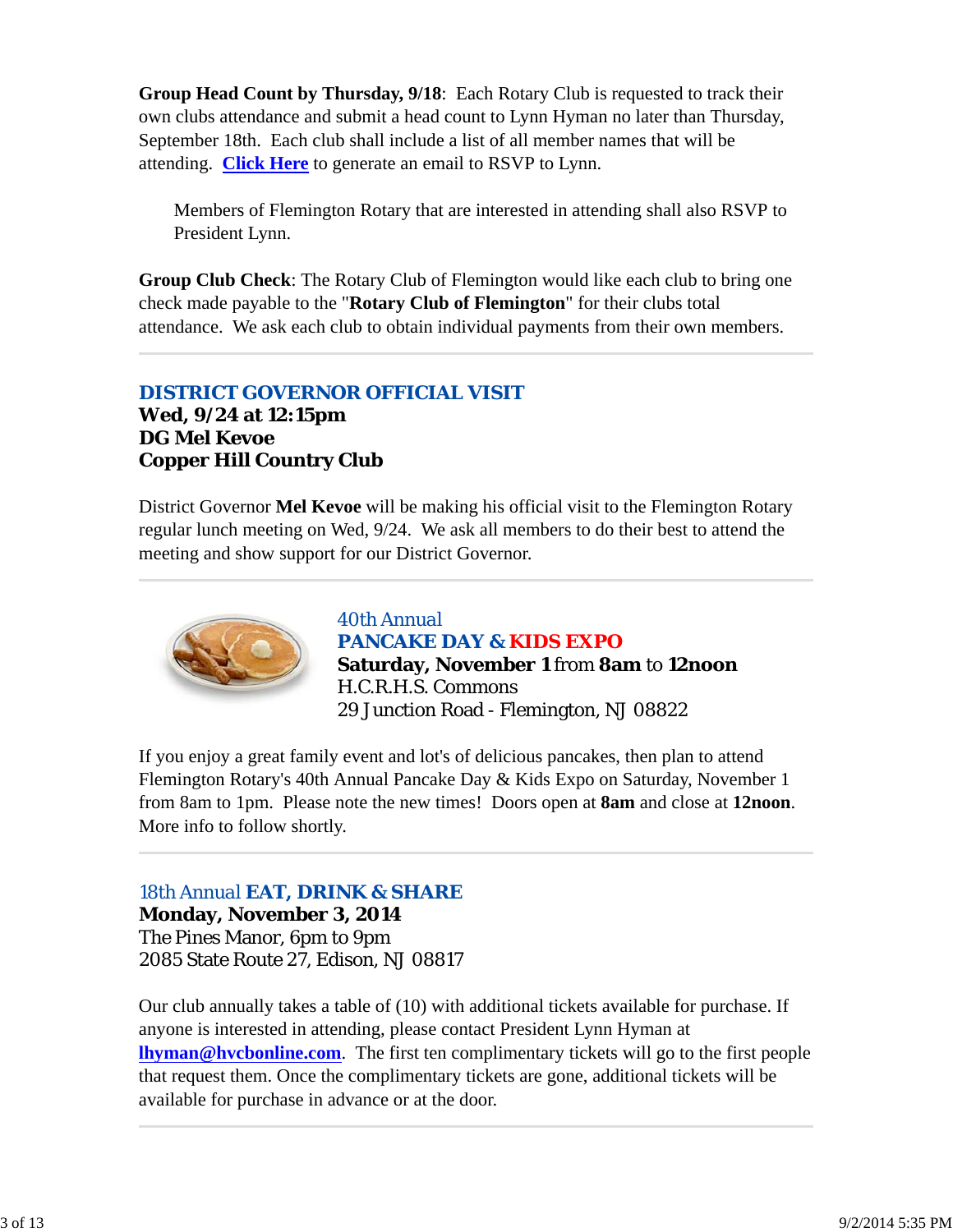## *DOUBLE VACCINES 'COULD HASTEN THE END OF POLIO'* Online Article from the **BBC Health News**

Published Online: Thurs, August 21 2014

A special thanks to Ken Skowronek for seeing the following article and sharing it with everyone:

## **Double vaccines 'could hasten the end of polio'**

**By James Gallagher August 21, 2014 Health editor, BBC News website Click Here for the Online Article**

Using both types of polio vaccine could speed up efforts to free the world of the disease, research suggests.

The oral vaccine is leading the fight to eradicate polio, but trials in India show an additional injection of inactivated virus boosts immunity.

The World Health Organization said the findings, published in the journal Science, were "truly historic".

The disease, which is spread through contaminated faeces, can cause paralysis and even death.

Fighting polio has been one of the biggest success stories in global health.

In 1988, there were 350,000 cases of polio in more than 125 countries.

The disease is now widespread in just three countries - Nigeria, Afghanistan and Pakistan - and cases have fallen by more than 99%.

## Vaccines

Two drops of the oral vaccine, which contains a weakened polio virus, is the preferred tool in eradication efforts because it is cheap and gives resistance in the digestive tract to lower transmission of the virus.

The injected vaccine works largely in the bloodstream.

"But the oral vaccine is less effective in exactly those places we'd like it to work," one of the researchers, Prof Nicholas Grassly, of Imperial College London, told the BBC.

It is thought other infections may interfere with the vaccine.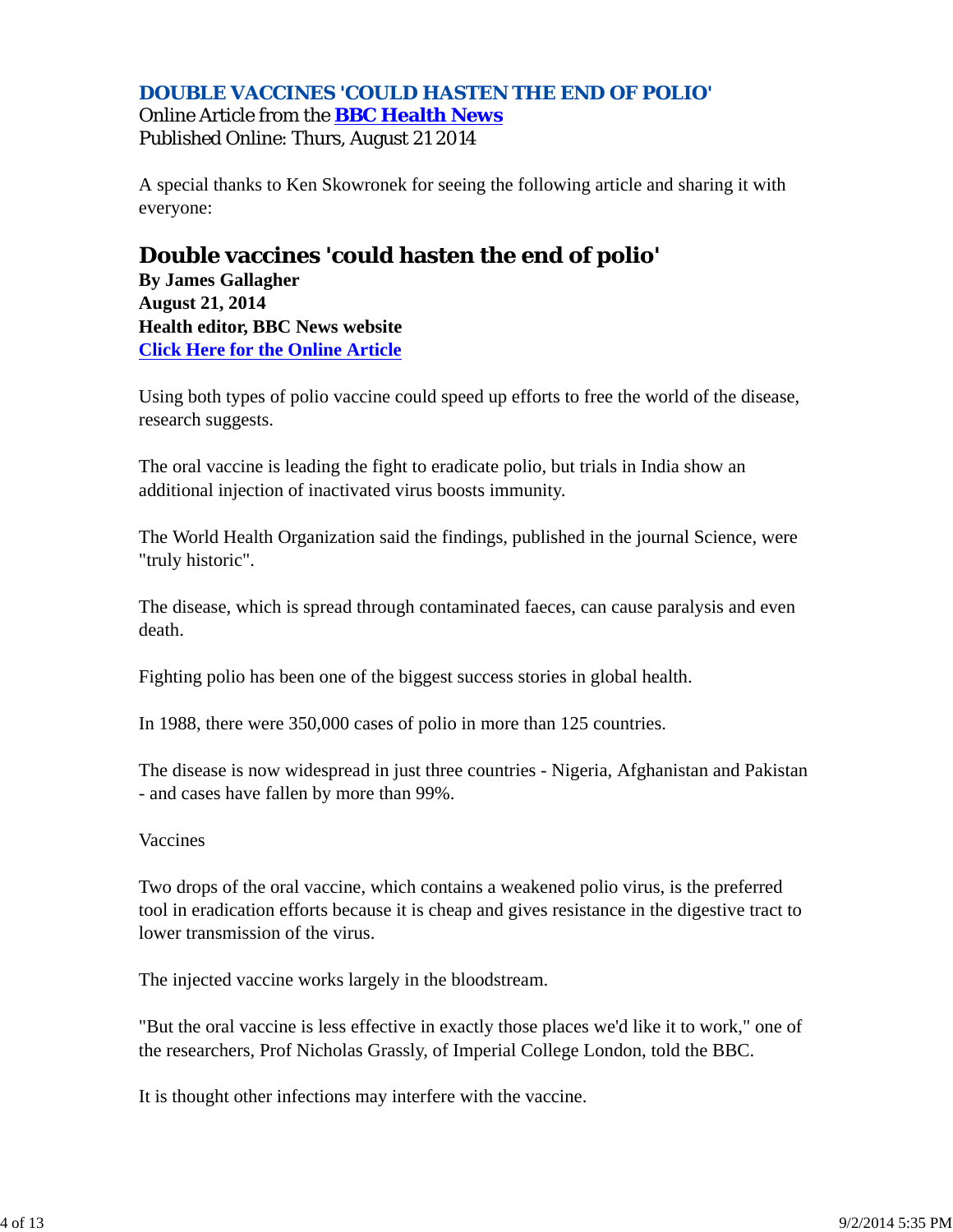The solution has been multiple vaccination. As part of India's successful eradication campaign, some children received 30 doses by the age of five.

Trials in India showed using an injection of inactivated virus as a booster jab was more effective than multiple drops.

However, the biggest challenge in banishing the disease for good is not the choice of vaccine, but getting to children in conflict-ridden areas.

The security issues can be huge and vaccination programmes are even used as a political weapon.

In 2012, the Taliban said vaccinations in the North and South Waziristan regions of Pakistan were banned until the US ended drone strikes.

Prof Grassly argues: "If you have limited access, you want the biggest return. If you can go in with inactivated and oral polio vaccine, you will achieve a lot more than if you just have brief access with oral polio vaccine."

The double-vaccine approach is already being used in parts of Nigeria and will soon be introduced into Pakistan also.

Dr Bruce Aylward, the World Health Organization assistant director general for polio, said: "The results of this study are truly historic in the context of global polio eradication.

"This study has revolutionised our understanding of inactivated polio vaccine and how to use it in the global eradication effort to ensure children receive the best and quickest protection possible from this disease."

## *LUNCH DUES Invoice for 2014-2015*

## **From Lunch Treasurer, D.J. Wright**

D.J. Wright asked me to share the current Lunch Dues invoice. Please **CLICK HERE** to download a PDF of your invoice. If you have any questions, please contact D.J. Wright directly.

## *CLINTON SUNRISE ROTARY - PRESS RELEASE* **FLU KILL. HUNGER DOES TOO. FIGHT BOTH WITH ONE SHOT!**

The Clinton Sunrise Rotary and Green Brook Family Medicine are once again Co-sponsoring a Community Flu Clinic at the Clinton Fire House on Saturday, September 27, 2014 from 9am to 12pm and at Our Lady of Lourdes Church in Readington on Sunday September 28, 2014 from 9am to 12 pm.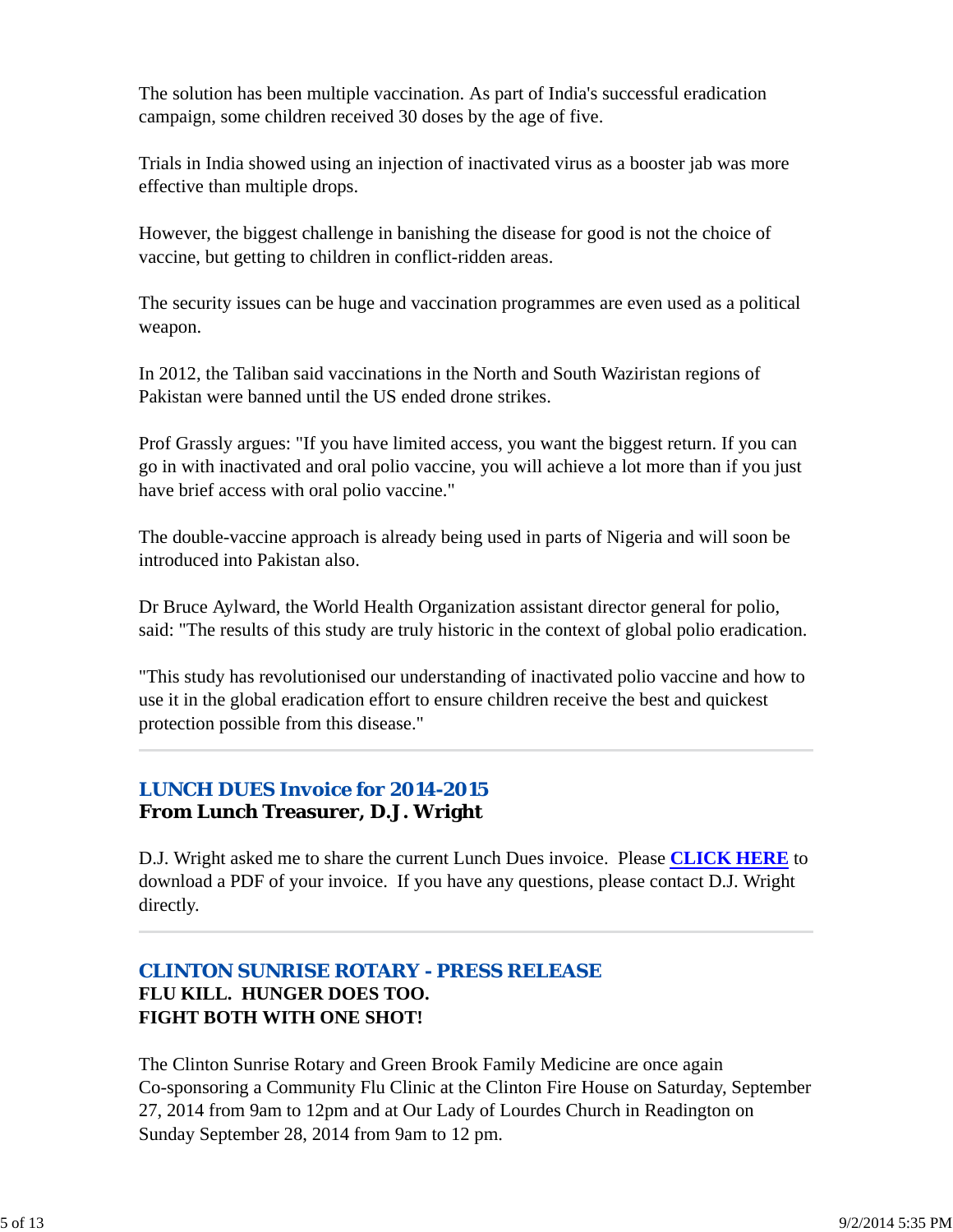Dr. Ronald Frank and Dr. Sean Cook have partnered with the Rotary Clubs of Hunterdon County to donate 100% of the clinic profits to the Hunterdon County Food Pantries to help feed those in need. Last year \$6,000 was donated as a result of this program.

Bring the entire family; vaccines will be available for adults and children 6 months of age and older at this convenient one stop clinic. Preservative-free Injectable and Nasal Spray Flu Vaccines will also be available.

No co-pays or deductibles are required for participants with most major insurances. We are unable to accept insurance plans that require you to list a primary care physician on your card or NJ Family Care/Medicaid. Please present all insurance cards at the clinic. For those without insurance, or plans that Green Brook Family Medicine does not participate with, the flu vaccine cost is \$20 for the (TIV) injectable, and \$30 for the Flu Mist nasal spray.

In addition to the proceeds from the vaccination program, non-perishable food donations will be accepted for local food pantries. For additional information please call Green Brook Family Medicine at 732-356-0266.

Protect yourself and your family from the flu & Protect your neighbors from hunger.



As you know, the Rotary Club of Flemington is a member of the H.C. Chamber of Commerce. This enables all Rotarians the ability to attend a Chamber function as a "member". If someone asks you what your business is, you would explain that you are a member representing the Rotary Club of Flemington. **Click Here** to visit the Chamber website for a listing of upcoming events.

## *Hunterdon Chamber Internet Radio "THE ROTARY HOUR"* **Mondays from 11am to 12noon**

PDG Megan Jones-Holt is the host of "The Rotary Hour" on the Hunterdon Chamber Internet Radio station and is looking for guests to have on the show. If you are intersted, please get in touch with Megan at (908)894-4590 or **mjonesholt@gmail.com**. **Click Here** to listen to the Hunterdon Chamber Internet Radio station from your PC, smart phone, mobile device, etc.



## *FLEMINGTON BUSINESS IMPROVEMENT DISTRICT* www.downtownflemington.com

If you would like to learn more about events and activities going on around Flemington,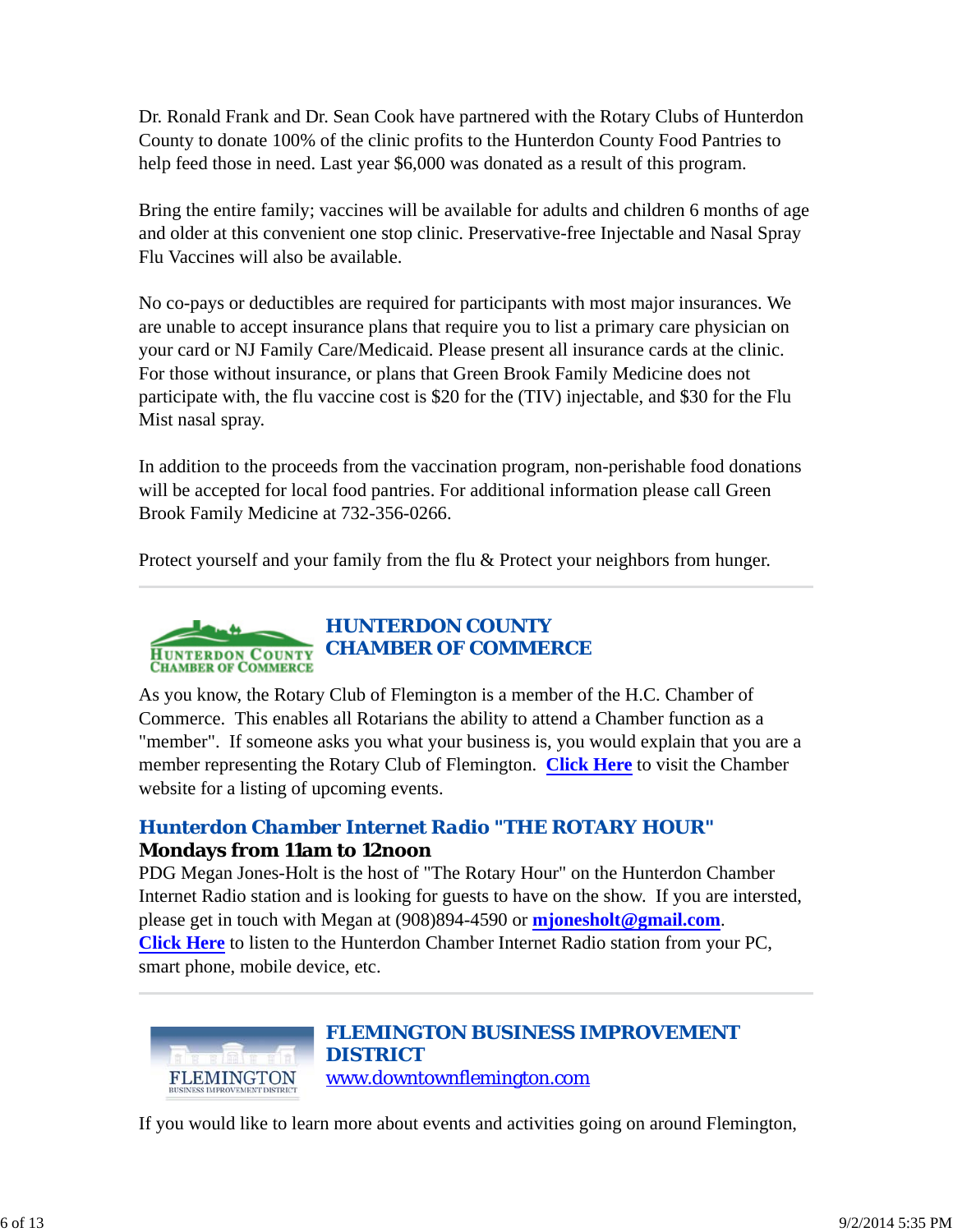please **CLICK HERE** to visit the Flemington Business Improvement District (BID) website.

## *ROTARY DISTRICT 7510 NEWS*

**Click Here** to read the current news from our Rotary District 7510.

## *SPEAKERS & PROGRAMS BEING SOUGHT*

We are always seeking new or creative ideas for upcoming meeting programs and speakers. If you have any leads, please pass them onto Mick Schaible. **Click here** to generate an email directly to Mick.

## *UPCOMING DATES TO NOTE*

## **Summary of Upcoming Club Meeting Programs**:

Wed, 9/03: Geri Lordi from Greensleeves Bakeshop & Farm-to-Table Cafe that just opened in Liberty Village. They also provide vocational training and environmental stewardship education to people with special needs.

Wed, 9/10: TBA

Wed,  $9/17$ : **MEETING CANCELED** in light of special  $9/23$  meeting.

Tues, 9/23: District County Meeting at Copper Hill Country Club

Wed, 9/24: **District Governor Mel Kevoe Official Visit**.

Wed, 10/01: TBA Wed, 10/08: TBA Wed, 10/15: TBA Wed,  $10/22$ : Nancy McWilliams: Her recent trip to Iran. Wed, 10/29: **5th Wednesday Meeting**: Special Offsite Event to be announced.

Wed, 11/05: TBA Wed, 11/12: TBA Wed, 11/19: TBA Wed, 11/26: TBA

Wed, 12/03: TBA Wed, 12/10: TBA Wed, 12/17: **Madrigal Girls Chorus** from H.C.R.H.S. for festive singing Wed,  $12/24$ : TBA (Meeting Likely to be Canceled) Wed, 12/31: TBA (Meeting Likely to be Canceled)

Next RCOF Board Meeting: Thursday, 9/4/2014 at 6pm (usually the 1<sup>st</sup> Thursday). Next Membership Meeting: Wed, 9/10/2014 at 1:30 PM (usually the 2<sup>nd</sup> Wednesday).

**Upcoming RCOF Club Events, Fundraisers, Fellowship Events, Etc**.: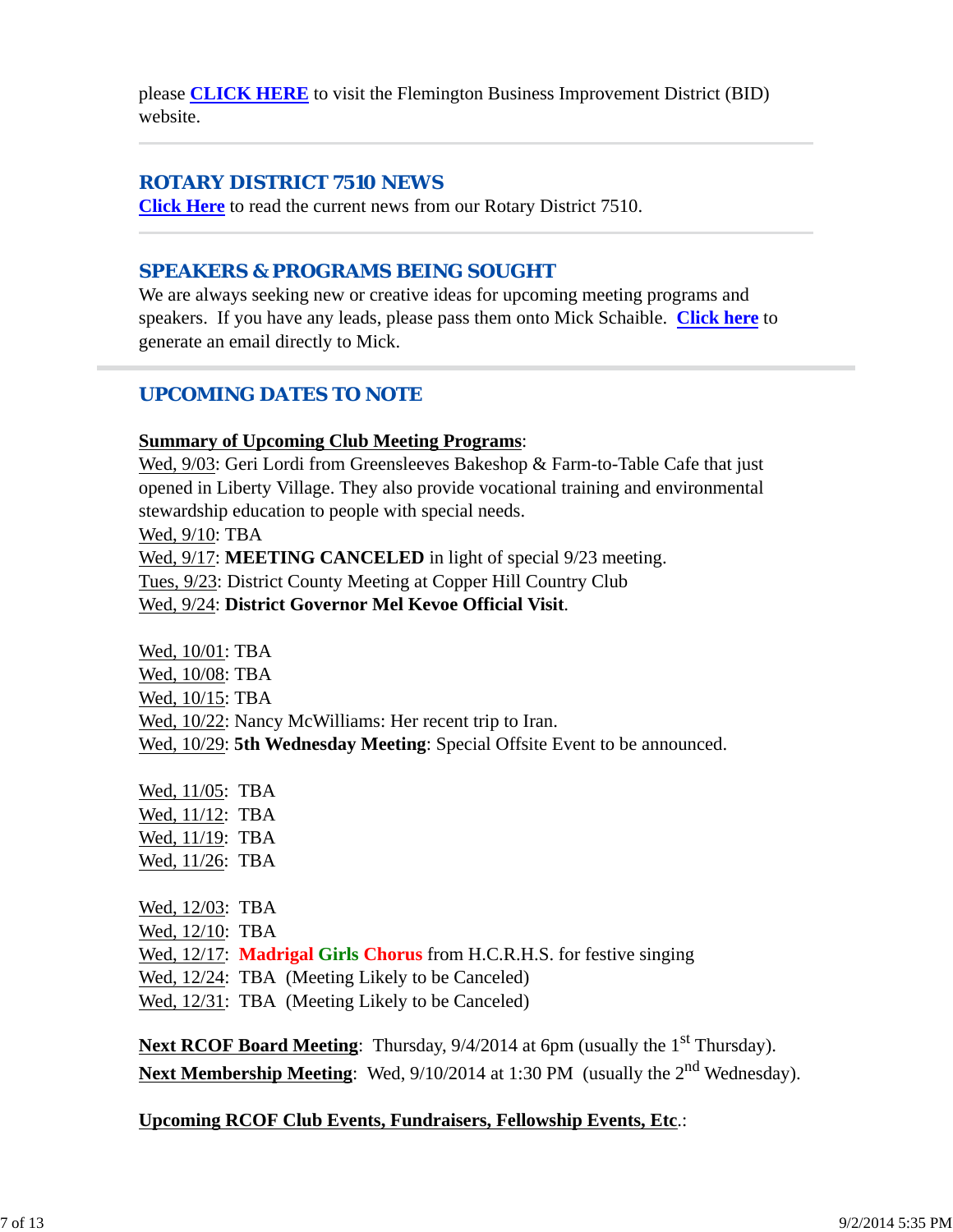Sat, 11/01: 40th Annual **Pancake Day** Fundraiser

Fri, TBA: **Christmas Tree Lighting Ceremony** (Main Street, Flemington) Sun, 12/07: **Hunterdon Holiday Parade** at 5pm (Main Street, Flemington)

#### **Rotary District 7510 Events & Functions:**

Wed, 10/1: **Homes of Hope Dinner & Partner Awards** from 6-9pm (Hotel Somerset-Bridgewater, 110 Davidson Avenue, Somerset, NJ 08873)

Tues, 10/7: **Vocational Assembly** from 3:30pm to 9pm (The Pines Manor; 2085 Lincoln Highway, Edison, NJ 08817)

Mon, 11/3: **Eat, Drink & Share** from 6-9pm (The Pines Manor; 2085 Lincoln Highway, Edison, NJ 08817)

Sat, 11/15: **Foundation Grants Seminar** from 8am to 12noon (Hotel Somerset-Bridgewater, 110 Davidson Avenue, Somerset, NJ 08873)

Wed, 2/25: **President-Elect Training Seminar (PETS 1)** (Bridgewater Marriott Hotel, 700 Commons Way, Bridgewater, NJ)

Fri-Sat, March 20-21: **President-Elect Training Seminar (PETS 2)** (Hanover Marriott Hotel, 1401 Route 10 East, Whippany, NJ)

Fri-Sun, May 1-3: **2015 Rotary District Conference** (Harrah's Atlantic City Resort & Casino, 777 Harrah's Boulevard, Atlantic City, NJ)

Wed, 5/27: **Rotary District Assembly** at 2:30pm (Bridgewater Marriott Hotel, 700 Commons Way, Bridgewater, NJ)

Sat-Tues, June 6-9: **Rotary International Convention** in Sao Paulo, Brazil Thurs, 6/25: **District Changing of the Guard Dinner** (Primavera Regency, 1080 Valley Road, Stirling, NJ)

## *COMMITTEE LIST:*

**Click Here** to download the listing of all current Club Committee's and its members.

## *"MEMBERS ONLY" WEBSITE:*

#### **Click Here for the Members Only section of the website to find:**

1) The "Membership Proposal Form" to propose a new member.

- 2) New Member Information.
- 3) An Online Copy of the Club Membership Directory.
- 4) A Link to All Photos Albums of the Club.

#### *ROTARY WEBSITE LINKS:*

Rotary International: **www.Rotary.org** Rotary District 7510: **www.RotaryNJ.org**

## *NEARBY ROTARY CLUB MEETINGS:*

As A Rotarian, you are Welcome to attend a Rotary Club meeting anywhere in the world. Click here for the Rotary Club Locator App. Or see below for some local meetings: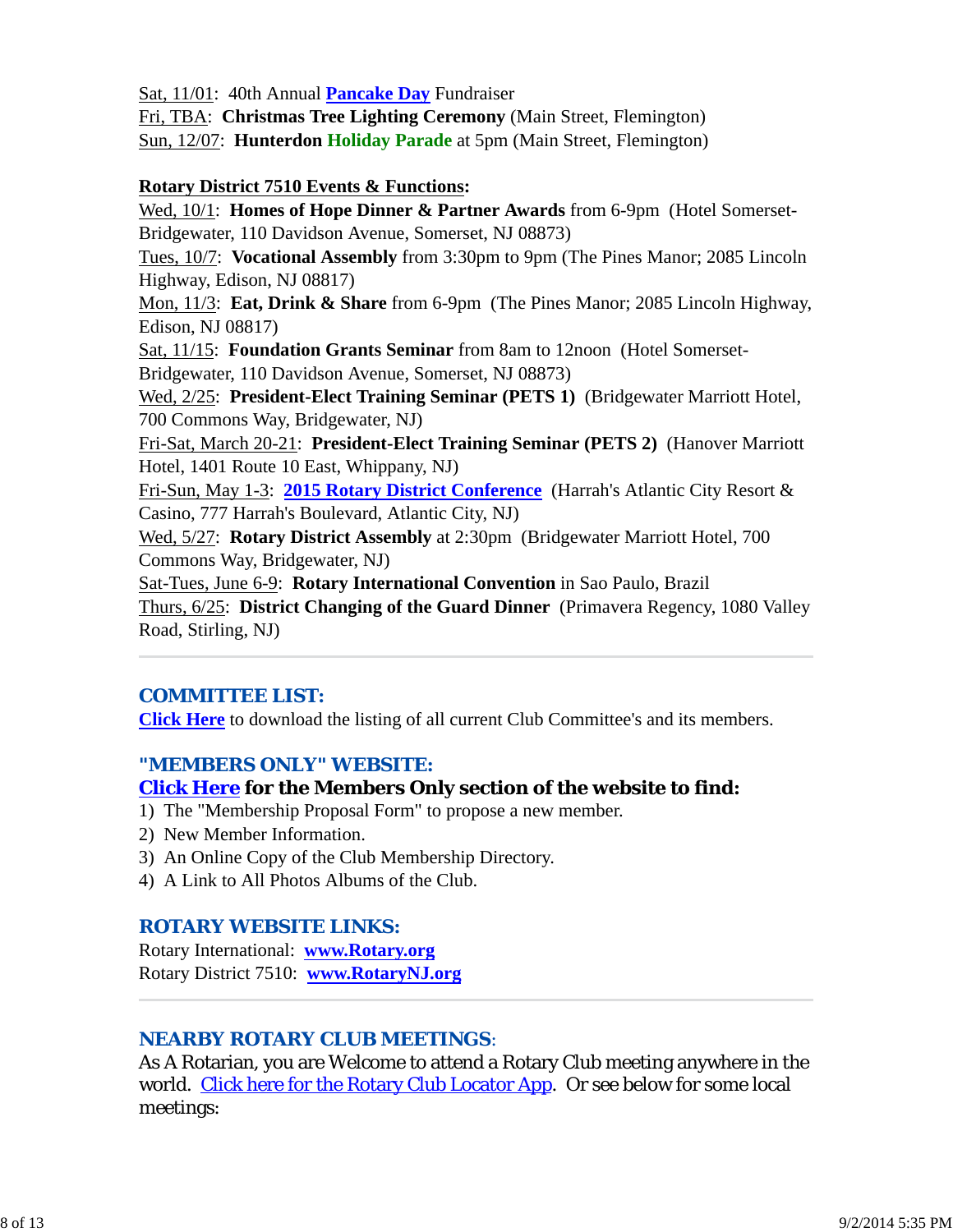#### Mondays

**Lambertville/New Hope** (6:30 pm) - Lambertville Station Restaurant; 11 Bridge Street, Lambertville NJ 08530

**Piscataway** (12:15 pm) - Radisson Hotel; 21 Kingsbridge Road, Piscataway, NJ 08854

#### Tuesdays

**Whitehouse** (12:15 pm) - Max's 22; 456 Route 22 West, Whitehouse Station, NJ 08889 **Princeton** (12:15 pm) - The Nassau Club; 6 Mercer Street, Princeton, NJ 08540 **Bridgewater-Bound Brook** (12:15 pm) - Arbor Glenn; 100 Monroe St, Bridgewater 08807

#### Wednesdays

**Branchburg Township** (7:30 am): Stoney Brook Grille; 1285 Route 28, North Branch, NJ 08876

**Flemington** (12:15pm): Copper Hill Country Club; 100 Copper Hill Road, Ringoes, NJ 08851

**Hillsborough Township** (6:15 pm): Pheasant's Landing; 311 Amwell Road (Rt. 514), Hillsborough, NJ 08844

#### Thursdays

**Clinton Sunrise** (7:30 am): Clinton Fire Department; New Street, Clinton, NJ 08809 **Somerville/Bridgewater** (12:15 pm): Bridgewater Manor; 1251 US Highway 202/206, Bridgewater, NJ 08807

**Trenton** (12:15 pm): Freddie's Tavern; 12 Railroad Avenue, West Trenton, NJ 08628

#### Fridays

**North Hunterdon** (12:15 pm): Beaver Brook County Club; 25 County Club Drive, Annandale, NJ 08801 **Princeton Corridor** (12:15pm): Hyatt Regency; 102 Carnegie Center, Rt. 1 North,

Princeton, NJ 08540

eClub

**Rotary eClub of Hunterdon Horizon**: View website for meetings or online makeups.

## RI President's Call for Action in **2014-2015**: **"Light Up Rotary"**

# **Rotary Club of Flemington - Our 91st Year**

Founded October 3, 1923 \* Charter #1529 \* District 7510

| President          | <b>Lynn Hyman</b>       |
|--------------------|-------------------------|
| President-Elect    | <b>Mick Schaible</b>    |
| Secretary          | <b>Michele Kavanagh</b> |
| Treasurer, General | <b>Bob Newland</b>      |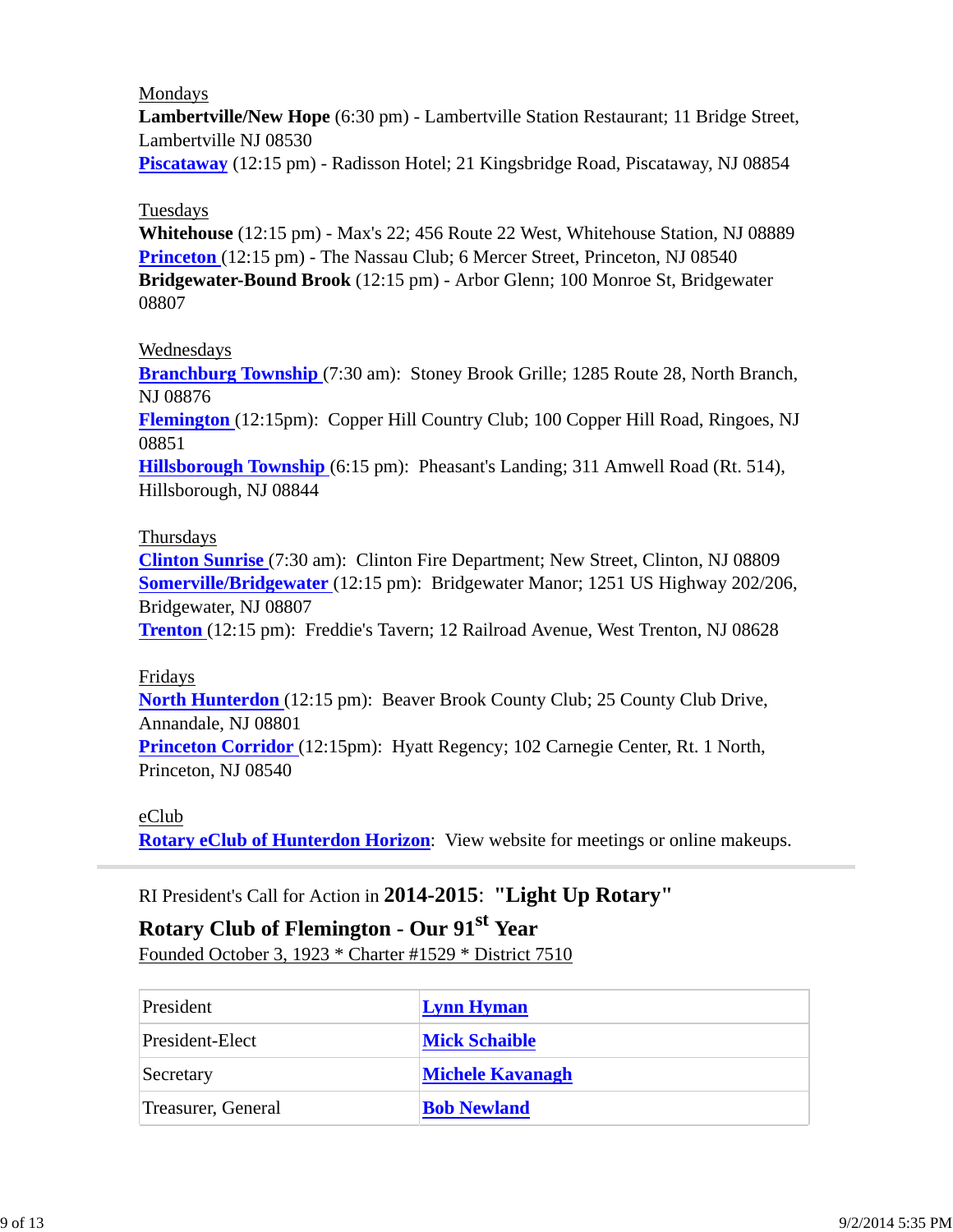| Treasurer, Lunch                                             | D.J. Wright                                 |  |  |
|--------------------------------------------------------------|---------------------------------------------|--|--|
| Treasurer, Assistant Lunch                                   | <b>Harrie Copeland</b>                      |  |  |
| <b>Board Members</b>                                         | Ira Liebross (immediate past president)     |  |  |
|                                                              | <b>Nancy Kahl</b>                           |  |  |
|                                                              | <b>Ken Skowronek</b>                        |  |  |
|                                                              | <b>Joe Ziegler</b>                          |  |  |
| Sergeant-at-Arms                                             | <b>Karen Widico</b>                         |  |  |
| <b>RI</b> President                                          | Gary C.K. Huang (Taiwan)                    |  |  |
| District Governor (DG)                                       | Melvin I. Kevoe "Mel" (Springfield, NJ)     |  |  |
| District Governor Elect (DGE)                                | <b>Hal Daume</b> (Berkeley Heights, NJ)     |  |  |
| District Governor Nomimee (DGN)                              | <b>Charles Minton</b> (Union, NJ)           |  |  |
| <b>Assistant District Governor (ADG)</b>                     | <b>Mike Toscani</b> (Lambertville-New Hope) |  |  |
| Club Meetings: Wednesday, 12:15 pm, Copper Hill Country Club |                                             |  |  |

100 Copper Hill Road, Ringoes 08551

![](_page_9_Picture_2.jpeg)

![](_page_9_Picture_3.jpeg)

**MISSION STATEMENT:** The mission of Rotary International is to assist and guide Rotarians and Rotary clubs to accomplish the Object of Rotary to ensure Rotary's continuing relevance and to help build a better world, emphasizing service activities by individuals and groups that enhance the quality of life and human dignity, encouraging high ethical standards, and creating greater understanding among all people to advance the search for peace in the world.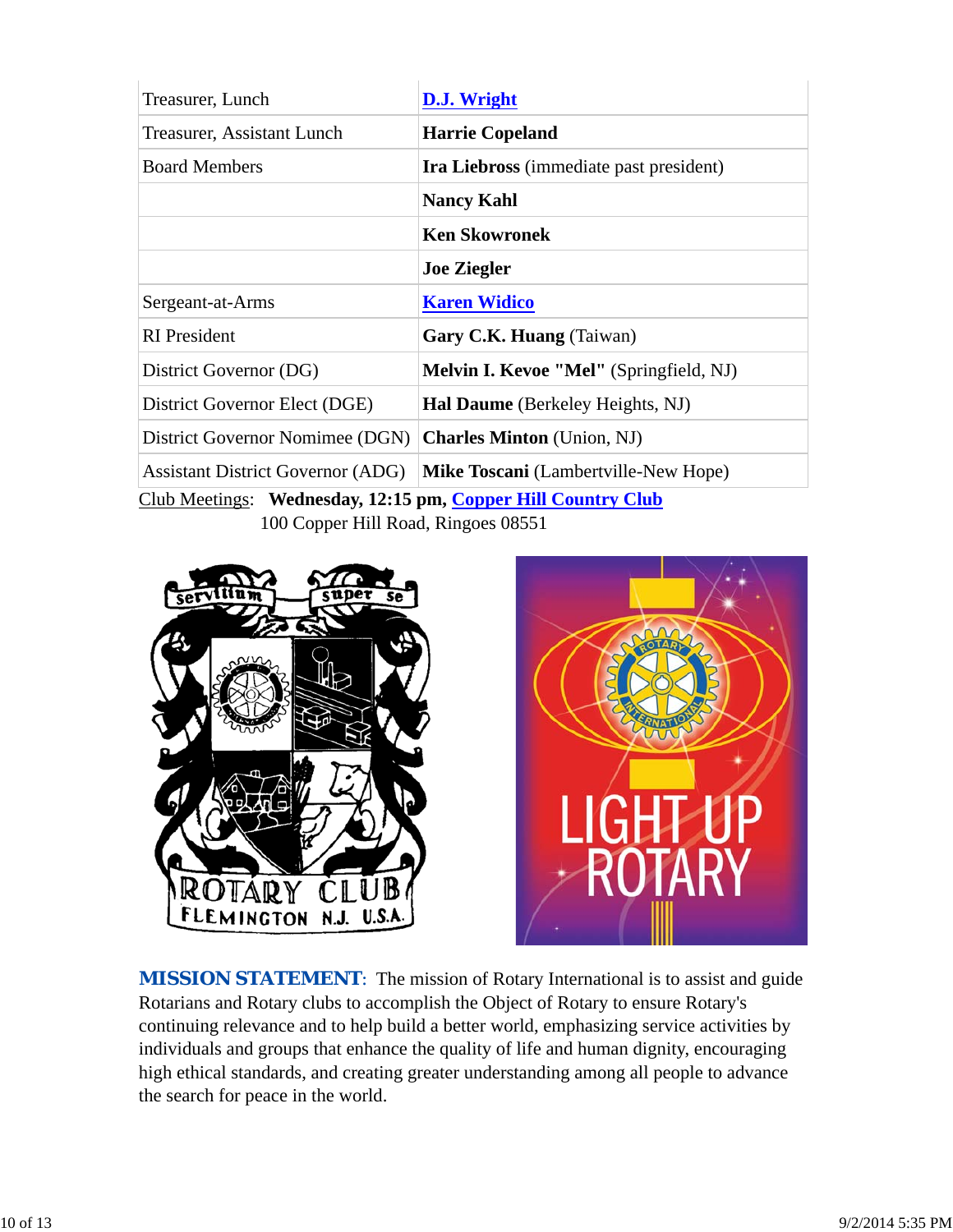**THE OBJECT OF ROTARY:** The object of Rotary is to encourage and foster the ideal of service as a basis of worthy enterprise and, in particular, to encourage and foster:

**1st**: The development of acquaintance as an opportunity for service;

**2nd**: High ethical standards in business and professions, the recognition of the worthiness of all useful occupations, and the dignifying of each Rotarian's occupation as an opportunity to serve society;

**3rd**: The application of the ideal of service in each Rotarian's personal, business and community life;

**4th**: The advancement of international understanding, goodwill, and peace through a world fellowship of business and professional persons united in the ideal of service.

*THE 4-WAY TEST*: "Of the things we think, say or do:

**1st**: Is it the Truth?

2<sup>nd</sup>: Is it Fair to all concerned?

- **3rd**: Will it build goodwill and better friendships?
- **4th**: Will it be beneficial to all concerned?"

## *ROTARY's AVENUE'S OF SERVICE*:

**1)** Through **Club Service**, we have fun, build lasting friendships, and make sure that our club runs well.

**2)** Through **Vocational Service**, we volunteer our professional skills to serve others and promote integrity in everything we do.

**3)** Through **Community Service**, we address local needs and work with our community to bring lasting improvements.

**4)** Through **International Service**, we meet humanitarian needs around the globe and promote world understanding and peace.

**5)** Through **Youth Service**, we work with young people to help them become the next generation of leaders, visionaries, and peacemakers.

## **2014-2015 CLUB MEMBER ROSTER Rotary Club of Flemington, NJ**

Current Number of Members: 46

| <b>Rotarian</b>             | <b>Member Since</b> | <b>Classification</b>           |
|-----------------------------|---------------------|---------------------------------|
| Black, Bruce B.             | 2007                | <b>Health and Fitness</b>       |
| Bohler, Herbert C. (Herb)   | 1977                | <b>Specialty Advertising</b>    |
| Chittenden, Robert L. (Bob) | 2003                | M.E.F.P. Consulting Engineering |
| Clark, Arthur L. (Sandy)    | 1987                | Printing                        |
| Copeland, Harrie E. III     | 1976                | Auctioneering/Banking           |
| Davidson, James G. (Jim)    | 2002                | <b>Rubber Products</b>          |
| <b>Erskine, John</b>        | 2014                | <b>Youth Development</b>        |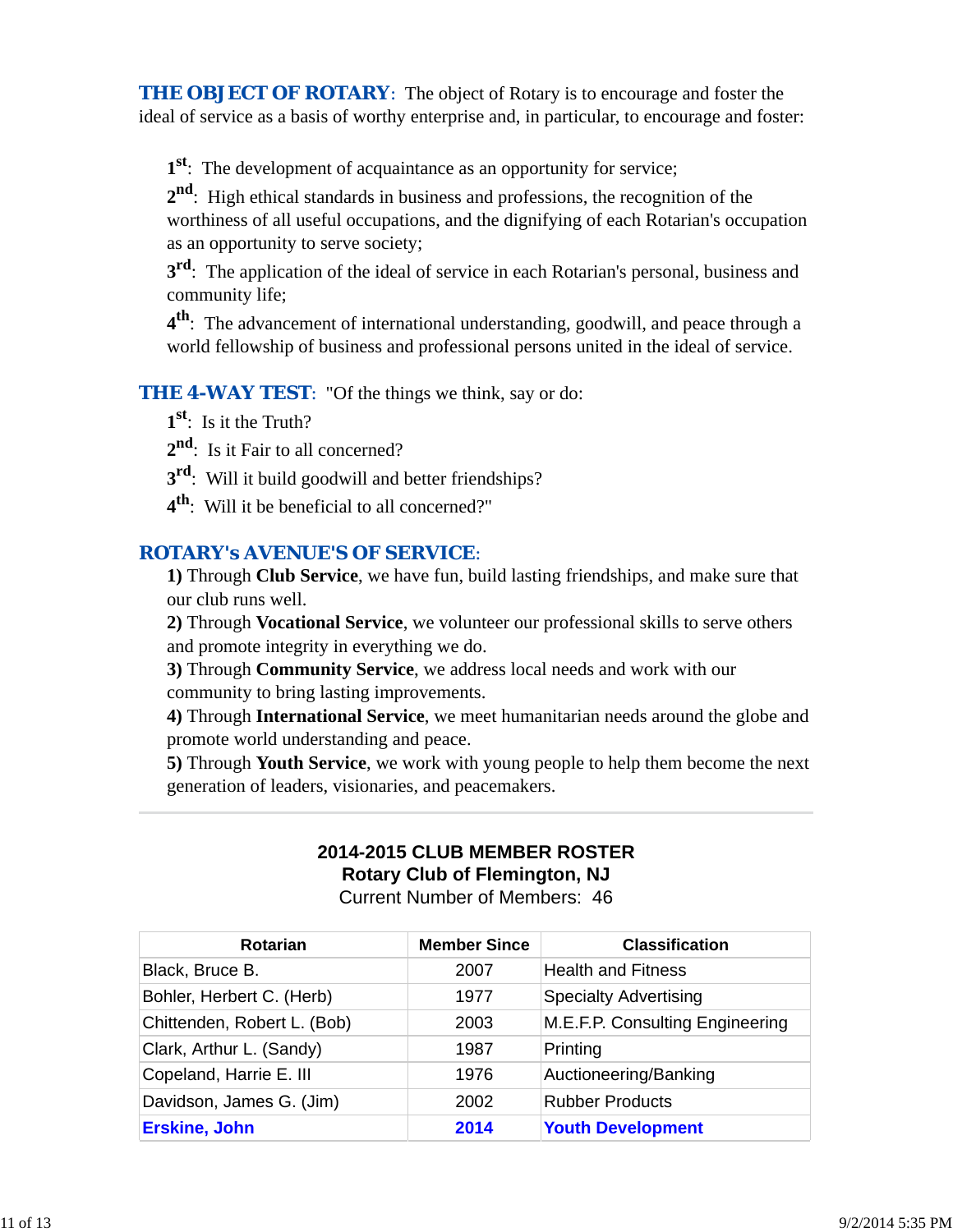| Ferrari, Frederick J. (Fred)       | 1964 | Orthodontia                    |
|------------------------------------|------|--------------------------------|
| Fisher, Charles H. (Charlie)       | 1961 | <b>Funeral Services</b>        |
| Fisher, Thomas H. (Tom)            | 2012 | Property & Casualty Insurance  |
| Harrison, Jeffrey (Jeff)           | 1996 | Psychotherapy                  |
| Hennessy, Jr., Richard (Rich)      | 2010 | <b>Financial Advisor</b>       |
| Hyman, Lynn                        | 2010 | <b>Retail Banking</b>          |
| Kahl, Nancy                        | 2012 | Massage Therapy                |
| Kamnitsis, Christopher P. (Chris)  | 2001 | <b>Financial Planning</b>      |
| Kavanagh, Michele                  | 2013 | <b>Community Banking</b>       |
| Liebross, Ira                      | 1997 | <b>Family Medicine</b>         |
| Loew, Darren                       | 2002 | <b>Orthodontics</b>            |
| Martin, Teresa (Terry)             | 1993 | Solid Waste/Recycling          |
| Mazujian, Harry                    | 2004 | Clergy                         |
| McWilliams, Nancy                  | 1992 | Psychotherapy                  |
| Metz, Kim                          | 2007 | <b>Technical Education</b>     |
| Muller, George D.                  | 1964 | <b>Cut Glass Manufacturing</b> |
| Nastasi, William (Bill)            | 1996 | <b>General Contracting</b>     |
| Newland, Robert D. (Bob)           | 1998 | Insurance                      |
| Ownes, Terry M.                    | 1987 | <b>Floor Covering</b>          |
| Phelan, Christopher J. (Chris)     | 2009 | <b>Chamber Of Commerce</b>     |
| Randolph, R. Wayne                 | 1982 | <b>Veterinary Medicine</b>     |
| Reinbacher, Otto A.                | 1997 | Clergy                         |
| Rogow, Stephen S. (Steve)          | 1973 | <b>Orthodontics</b>            |
| Schaible, R. Michael (Mick)        | 1998 | <b>Appraisal Services</b>      |
| Skowronek, Kenneth J. (Ken)        | 1994 | <b>Family Law</b>              |
| Sollner, Richard F. (Dick)         | 1962 | Air Transportation             |
| <b>Steffner, Christina (Chris)</b> | 2014 | <b>Education</b>               |
| Stothoff, Richard H. (Dick)        | 1966 | <b>Sanitary Engineering</b>    |
| Stout, Deborah (Debbie)            | 2013 | <b>Retail Banking</b>          |
| Thatcher, Thomas P. (Tom)          | 2006 | <b>Professional Planning</b>   |
| Weinstein, Theodore H. (Ted)       | 1994 | <b>Pulmonary Medicine</b>      |
| Widico, Karen A.                   | 1997 | <b>Public Health Services</b>  |
| Williams, Gwen                     | 1991 | Purchasing/Manufacturing       |
| Wise, Robert (Bob)                 | 1992 | <b>Hospital Administration</b> |
| Woske, Harry                       | 1977 | Cardiology                     |
| Wright, Daniel J. (D.J.)           | 2003 | <b>Funeral Services</b>        |
| Zanetti, Edward G. (Ed)            | 1971 | Plumbing & Heating             |
| Ziegler, Joseph E. (Joe)           | 1988 | <b>Investment Advisor</b>      |
| Zullo, John J. (Johnnie)           | 1987 | <b>Chemical Engineering</b>    |